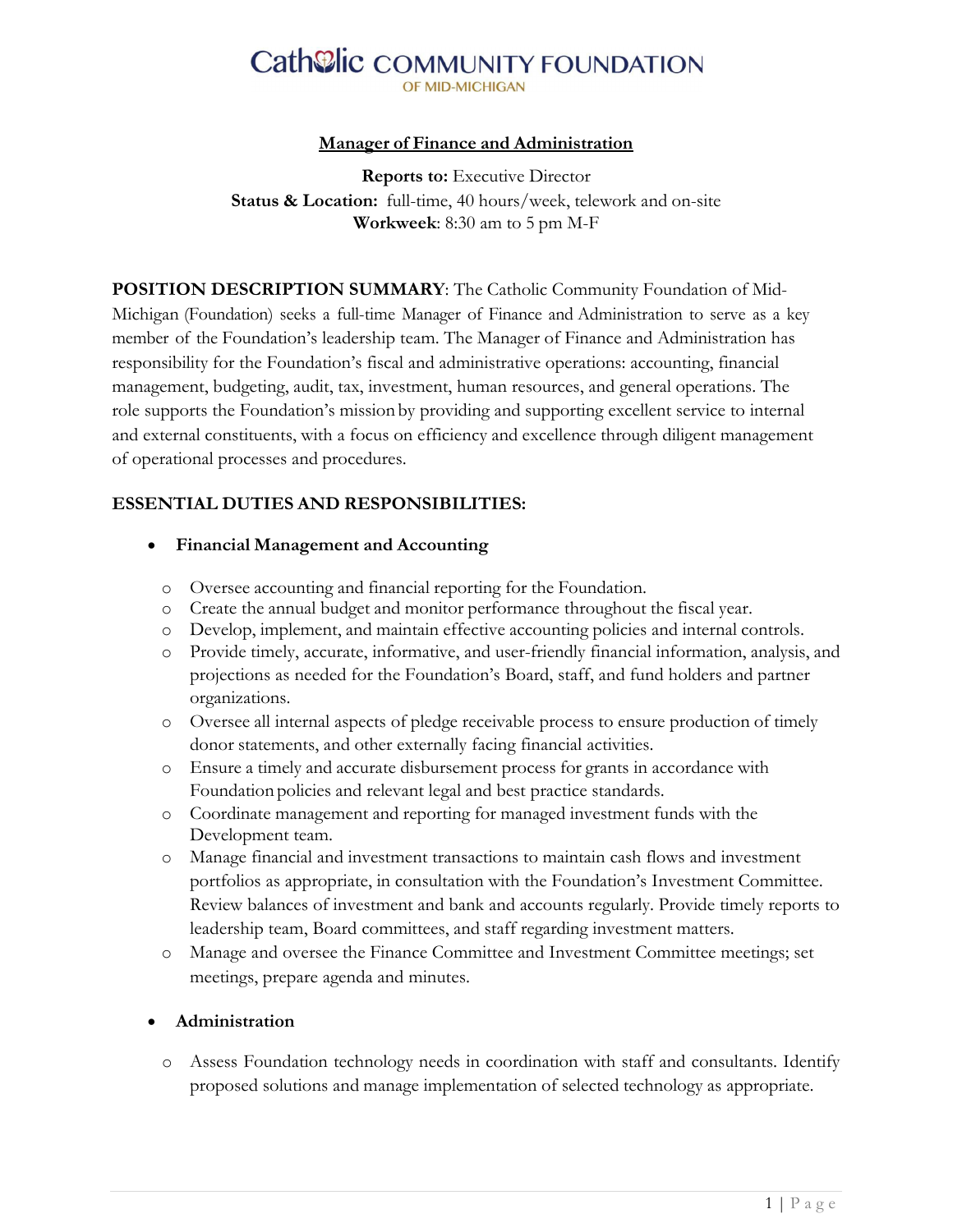# Cath@lic COMMUNITY FOUNDATION

#### • **Compliance and Risk Management**

- o Ensure timely and efficient preparation of annual audited financial statements, 990 tax returns, and relevantMichigan state filings.
- o Oversee compliance matters relating to federal, state, and local laws and national best practice standards, including requirements applying to Section 501(c)(3) nonprofit public charities and those specific to community foundations.
- o Oversee the risk management function and insurance coverages.

#### • **Institutional Leadership**

- o Maintain strong working relationships with Foundation colleagues, donors, pastors, Board members, grantees, and organizations within the Catholic philanthropic field.
- o Coordinate and attend the Foundation's Finance, Investment, and Audit Committee meetings, while providing staff support to other committees of the Board of Trustees as needed.
- o Perform other duties as assigned from time to time.

#### **COMPETENCIES/SKILLS**

- Excellent interpersonal and written communication skills and problem-solving abilities. Highly motivated with the ability to work independently while participating as an effective member of a team.
- Excellent organizational skills and attention to detail. Ability to prioritize, work effectively, adjust to multiple demands, and follow tasks through to completion.
- Extensive experience with MS Office including Excel; experience with nonprofit Financial Edge, FIMS, Foundant, and/or related financial software.
- Proven ability to prioritize and multi-task while exercising good judgment, maintaining a high level of customer service and value-based integrity among Foundation stakeholders.
- Aptitude and enthusiasm necessary to work in a new initiative, including a positive sense of humor and a solution-oriented attitude.

# **QUALIFICATIONS**

- A minimum of 5-7 years of relevant experience, preferably in nonprofit and/or foundation environments, with a proven track record in the areas of planning, financial management, and operational oversight. Thorough knowledge of GAAP and FASB topics as these apply to nonprofits and familiarity with nonprofit endowment accounting and management.
- A CPA certification, bachelor's degree in finance, accounting, or related field required. This role requires a high level of financial/analytical skills and an extensive knowledge of financial policies, practices, & investment and treasury systems.
- Must adhere to Foundation standards of integrity, professionalism, loyalty, diligence, reliability, sobriety, and respect for all. Conduct must be in accordance with the moral and religious doctrines and teachings of the Roman Catholic Church.